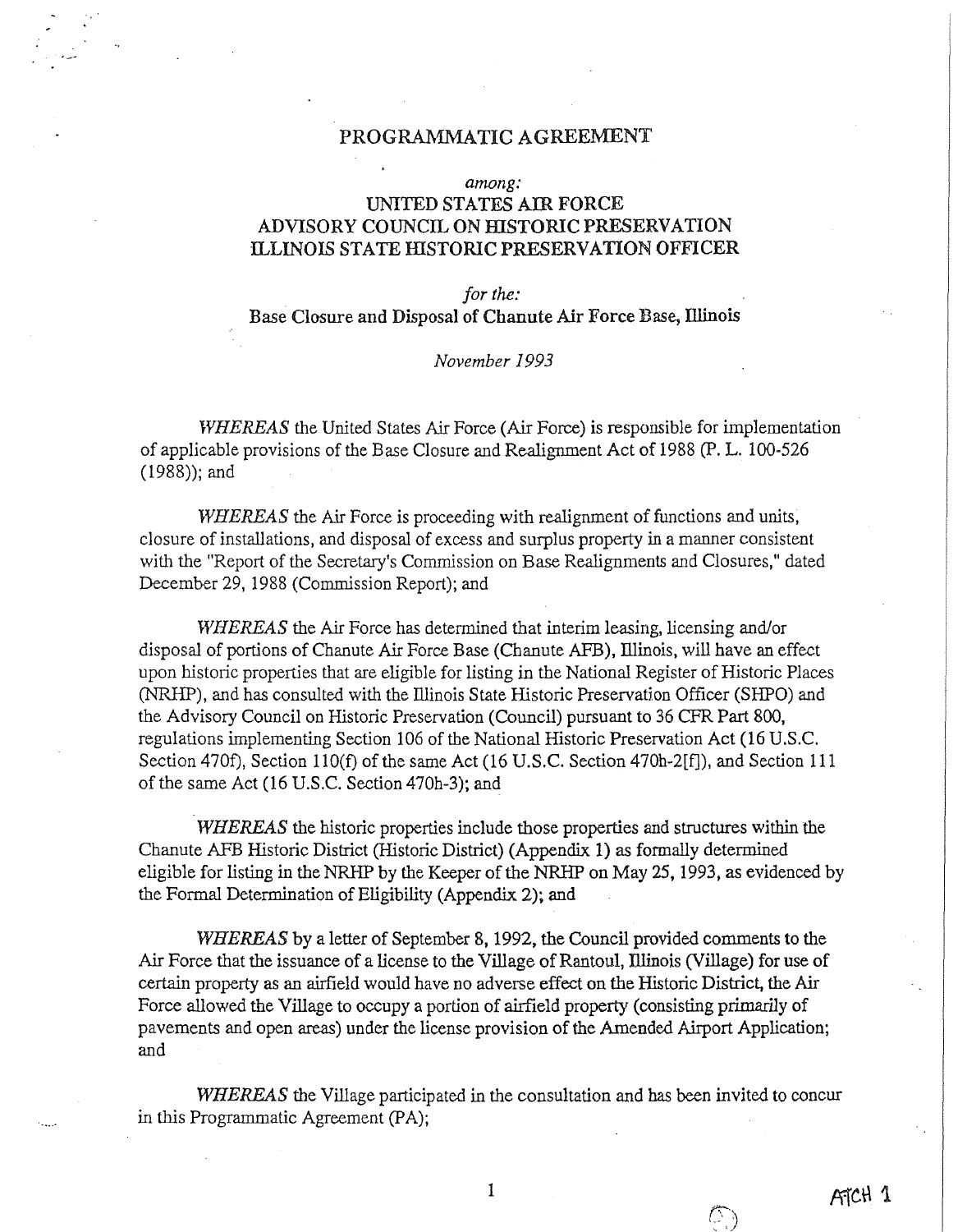. *NOW, THEREFORE,* the Air.Force, the SHPO, and the Council agree that the undertaking shall be implemented in accordance with the following stipulations to take into account the effect of the undertaking on the historic properties.

## *STIPULATIONS- The Air Force will ensure that the following measures are carried out:*

### *1. Recordation of Historic Properties*

The Air Force will be responsible for the recordation of historic properties, buildings, structures, and the Historic District as described in the following subsections.

A. Within one (1) year after the execution of this Agreement or prior to the demolition, alteration, or rehabilitation of any contributing building or structure within the Historic District, whichever occurs first, the Air Force shall contact the National Park Service to determine what level of documentation is required to record the Historic District in its entirety.

B. The Air Force shall ensure that all documentation is completed and accepted by Historic American Building Survey/Historic American Engineering Record (HABS/HAER) prior to the demolition, alteration, or rehabilitation, and that copies of this documentation are made available to the SHPO and the Village.

C. The Air Force will prepare and submit to the National Park Service a National Register of Historic Places nomination form for this Historic District

#### *2. Interim Protection*

A. The Air Force shall, in consultation with the SHPO, ensure that any building or structure within the Historic District that is vacate I pending realignment and disposal is maintained and preserved pursuant to The Secretary of the Interior's Standards for Rehabilitation and the Guidelines for Rehabilitating Historic Buildings (National Park Service, 1990) to minimize deterioration.

B. The Air Force shall submit semi-annual reports to the SHPO identifying those buildings which have been vacated and the actions taken to secure, protect, and preserve the properties. The first report shall be submitted in April 1994. Subsequent reports shall be submitted with each annual report (as described in Stipulation 7), and each April thereafter, until all historic properties have been transferred or the year 2000, whichever occurs first.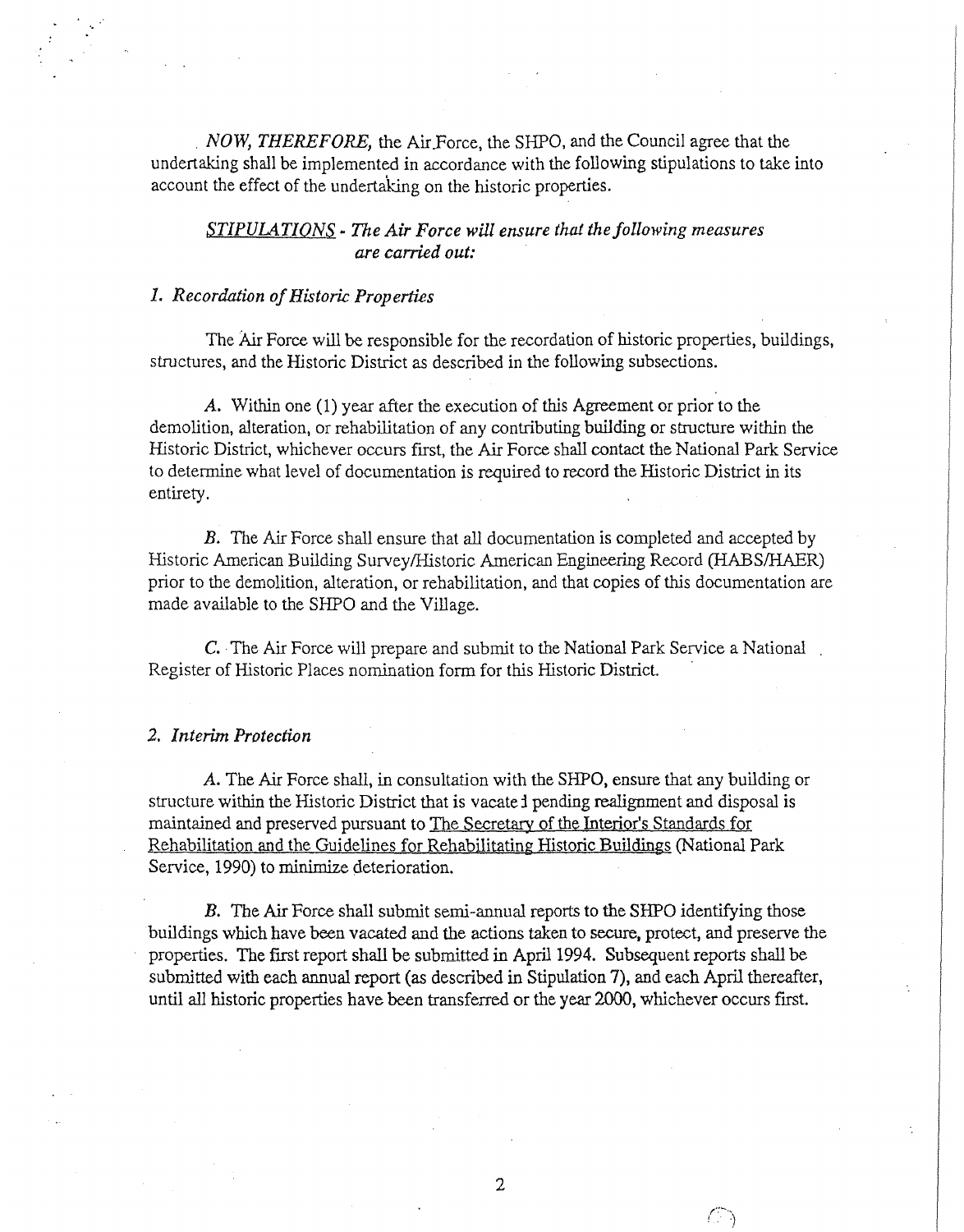### *3. Environmental Remediation*

Except for the activities.described in Stipulation 5, the Air Force shall: *a.* consult with the SHPO on environmental remediation activities which will have a significant impact on the physical or visual characteristics of contributing buildings within the Historic District, and *b.*  forward documentation regarding the proposed remedial activity, and the historic property to be affected, to the SHPO for review and comment within thirty (30) days. Such activities include, but are not limited to, asbestos removal, and lead-based paint abatement.

### *4. licenses, Leases and Transfers of Property*

*A. The Air Force* shall transfer and dispose of parcels at Chanute AFB which contain portions of the Historic District, or are in proximity to the Historic District to include: Al, A2b, A2c, A3, G, P, 01, U, Vl, V2, and V3. (See Appendix 3.)

#### *B. Licenses and Leases:*

*1.* The Air Force shall include in any license, lease, or other similar transfer document, a covenant, which is consistent with the preservation covenant attached hereto (Appendix 4), and such covenant shall be binding on that portion of the property which is within the Historic District.·

*2.* Except for those activities listed in Stipulation 5 below, prior to any construction, alteration, rehabilitation, demolition, disturbance of the ground surface, or any other action within the Historic District, the lessee or sublessee (Lessee) or licensee or other authorized occupant (Licensee) shall submit plans and specifications for the proposed action to the SHPO for review and approval. If the Lessee or Licensee cannot adhere to the conditions provided by the SHPO, the Lessee or Licensee shall notify the Air Force. If the disagreement over the conditions cannot be resolved with the SHPO, the Air Force shall request the comments of the Council in accordance with Stipulation 6.

#### C. *Public Benefit Transfers:*

1. A covenant which is consistent with the preservation covenant attached hereto (Appendix 4) shall be included in any deed.

*2.* Prior to the assignment or transference of any historic properties to another Federal Agency, the Air Force shall provide written notification that the Federal Agency is responsible for compliance with Sections 106 and 110 of the National Historic Preservation Act, with respect to these properties. The Air Force will notify the SHPO and the Council in writing of each Federal Agency which bas requested and has had property assigned to it, pursuant to *this* stipulation.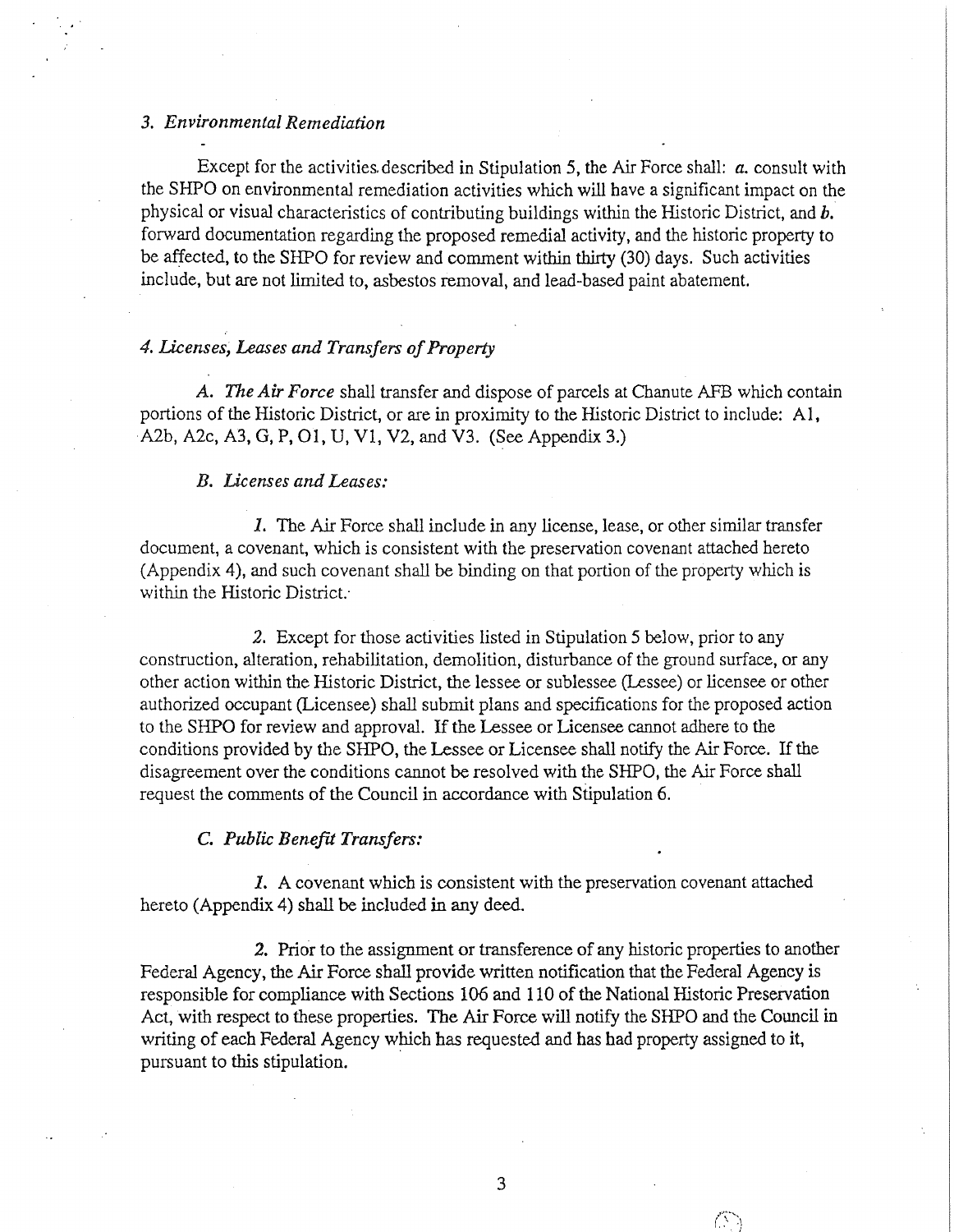### *D. Negotiated Sales and Public Sales:*

*1.* A covenant which is consistent with the preservation covenant attached hereto (Appendix 4) shall be included in any deed.

*2. Marketing:* Each of the parcels, or portions thereof comprising the Historic District may be marketed separately or as a group. Marketing information for the parcels shall include, but not be limited to the following:

A. An information package about the property, including but not limited to:

- (1) clear, representative photographs of the property;
- (2) a floor plan of each building indicating available square footage;
- (3) a parcel map;
- ( 4) information about the property's historic significance;
- (5) information about any development grants such as Community Development Block Grants, Community Development Assistance Program Grants, Economic Development Administration (EDA) assistance, any economic incentives available for communities affected by base closure, and any other economic incentives;
- (6) information about Federal and State tax benefits available after the . Historic District is placed on the National Register of Historic Places; and
- $(7)$  notification of the requirements for the inclusion of restrictive covenants in transfer documents.

B. A distribution list of potential purchasers or transferees.

C. An advertising plan and schedule.

D. A schedule for receiving and reviewing offers.

#### 5. *Exempt Activities*

Pending the transfer of historic properties out of Air Force ownership, the following activities proposed by the Air Force, or any of its lessees or licencees, are specifically exempt from review by the SHPO: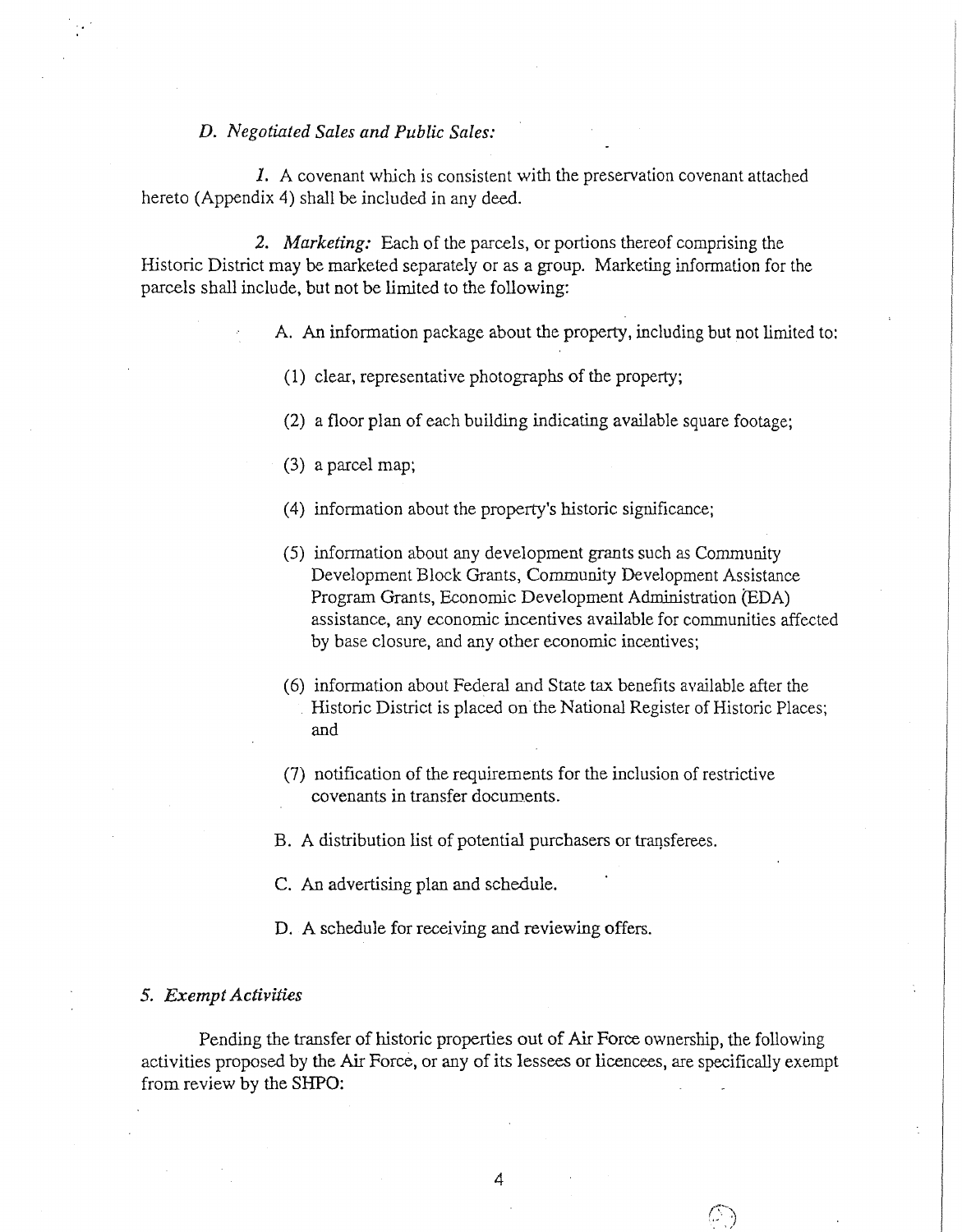- A. Activities outside and not adjacent to the Historic District;
- B. In-kind street and parking area resurfacing, where no additional right-of-way is required within the Historic District.
- C. Routine maintenance withln the Historic District which consists of the following:
	- *J.* Removal of dead or unsalvagable trees, if replaced.
	- *2.* Interiors of non-contributing buildings.
	- *3.* Minor, in-kind repair or replacement of building or site features, elements or materials of non-contributing buildings.
	- 4. Minor, in-kind repair or replacement of building or site features as part of emergency repair, or routine maintenance not part of a larger project.
- D. Installation of heating, ventilation, and air conditioning (HVAC) equipment, plumbing, and electrical systems, where such activities do not affect the visual character of contributing structures within the Historic District.
- E. Environmental restoration and remediation of hazards which pose an immediate threat to human health and the environment

#### *6. Dispute Resolution*

Should the SHPO object within thirty (30) days to any proposed action pursuant to this Agreement as it relates to Licencees, Lessees, or the Air Force as caretaker, the Air Force shall consult with the SHPO to resolve the objection. If the Air Force determines that the objection cannot be resolved, the Air Force shall request the comments of the Council pursuant to 36 CFR Section 800.6(b). Any Council comments provided in response to such a request shall be provided within thirty (30) days, and shall be taken into account by the Air Force in accordance with 36 CFR Section 800.6(c)(2) with reference only to the subject of the dispute. The Air Force's responsibility to carry out all actions under this Agreement that are not the subjects of the dispute will remain unchanged.

#### 7. *Monitoring*

The Air Force shall provide an annual written report to the SHPO and the Council describing the activities implementing this Agreement until all the historic properties have been transferred, or the year 2000, whichever occurs first. The first report shall be submitted by the Air Force in October, 1994, and subsequent reports shall be submitted each October, thereafter.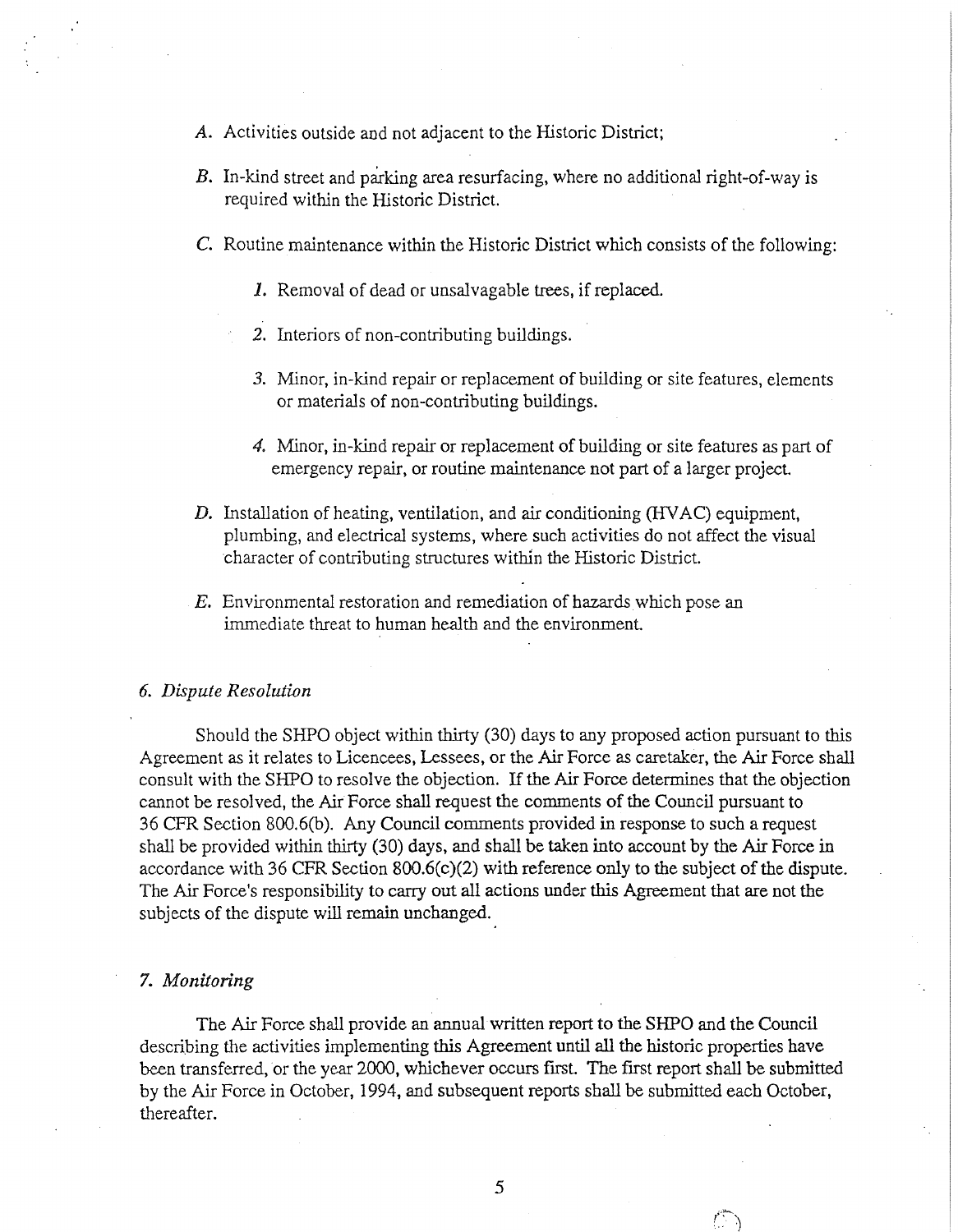### *8. Anti-Deficiency Act*

A. All requirements set forth in this PA requiring the expenditure of Air Force funds are expressly subject to the availability of appropriations and the requirements of the Anti-Deficiency Act (31 U.S.C. Section 1341). No obligation undertaken by the Air Force under the terms of this PA shall require or be interpreted to require a commitment to expend funds not obligated for a particular purpose.

B. If the Air Force cannot perform any obligation set forth in this PA due to the unavailability of funds, the Air Force, the SHPO, and the Council intend the remainder of the PA to be executed. Any obligation under the PA which cannot be performed due to the unavailability of funds may be renegotiated between the Air Force, SHPO, and the Council.

#### 9. *Amendments*

Any party to this Agreement may request that it be amended, whereupon the parties will consult in accordance with 36 CFR Section 800.13 to consider such amendment.

*CORRESPONDENCE* among the parties to this Agreement shall be sent to the addresses listed in Appendix 5. Appendix 5 may be updated at any time by either of the parties.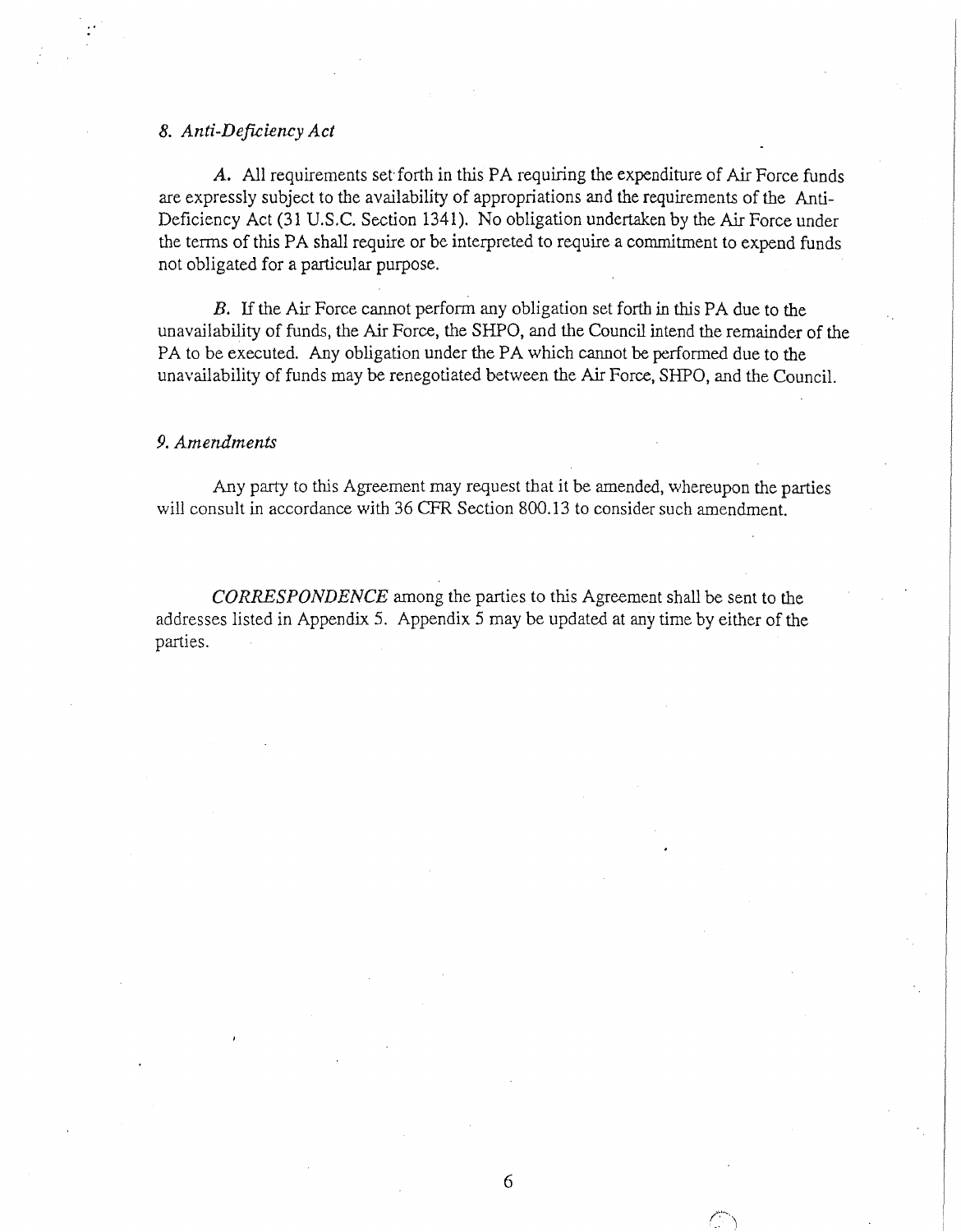EXECUTION of this Agreement and implementation of its terms evidence that the Air Force has afforded the Council an opportunity to comment on the disposal of Chanute AFB and its effects on historic properties, and that the Air Force has taken into account the effects of the undertaking on historic properties.

UNITED STATES AIR FORCE:

 $BY:$ Alan P. Babbitt

U.S. Air Force Federal Preservation Officer

DATE:  $1900093$ 

ADVISORY COUNCIL ON HISTORIC PRESERVATION:

whee HD. Buch DATE:  $3 - 16 - 94$ BY:

ILLINOIS STATE HISTORIC PRESERVATION OFFICER:

Willi Lahu DATE: 12-21-43  $BY:$ 

William L. Wheeler Illinois State Historic Preservation Officer

Concur:

Date:

Katy B. Podagrosi, Mayor Village of Rantoul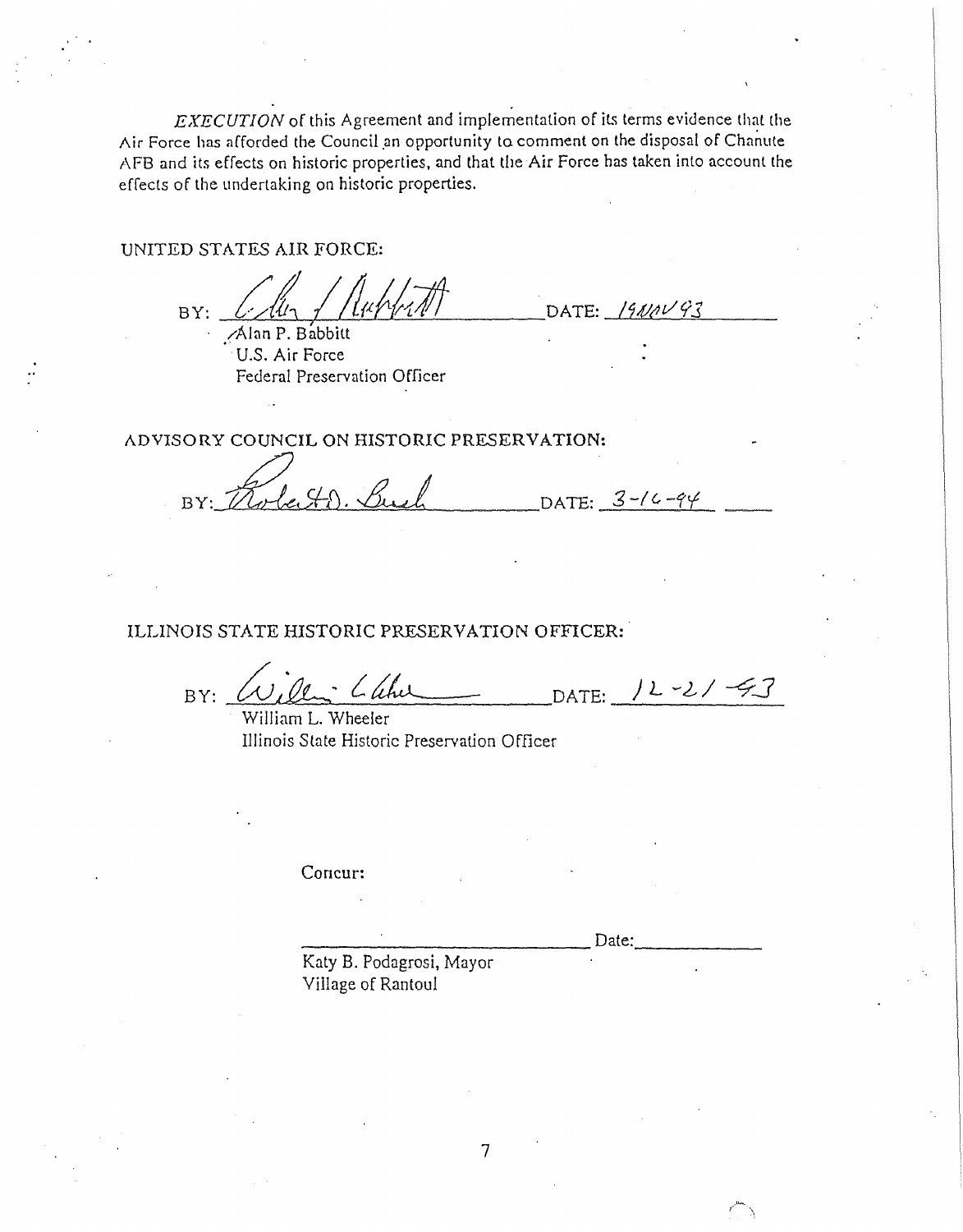# MAP OF HISTORIC DISTRICT

Chanute Historic District Programmatic Agreement

 $\bigcirc$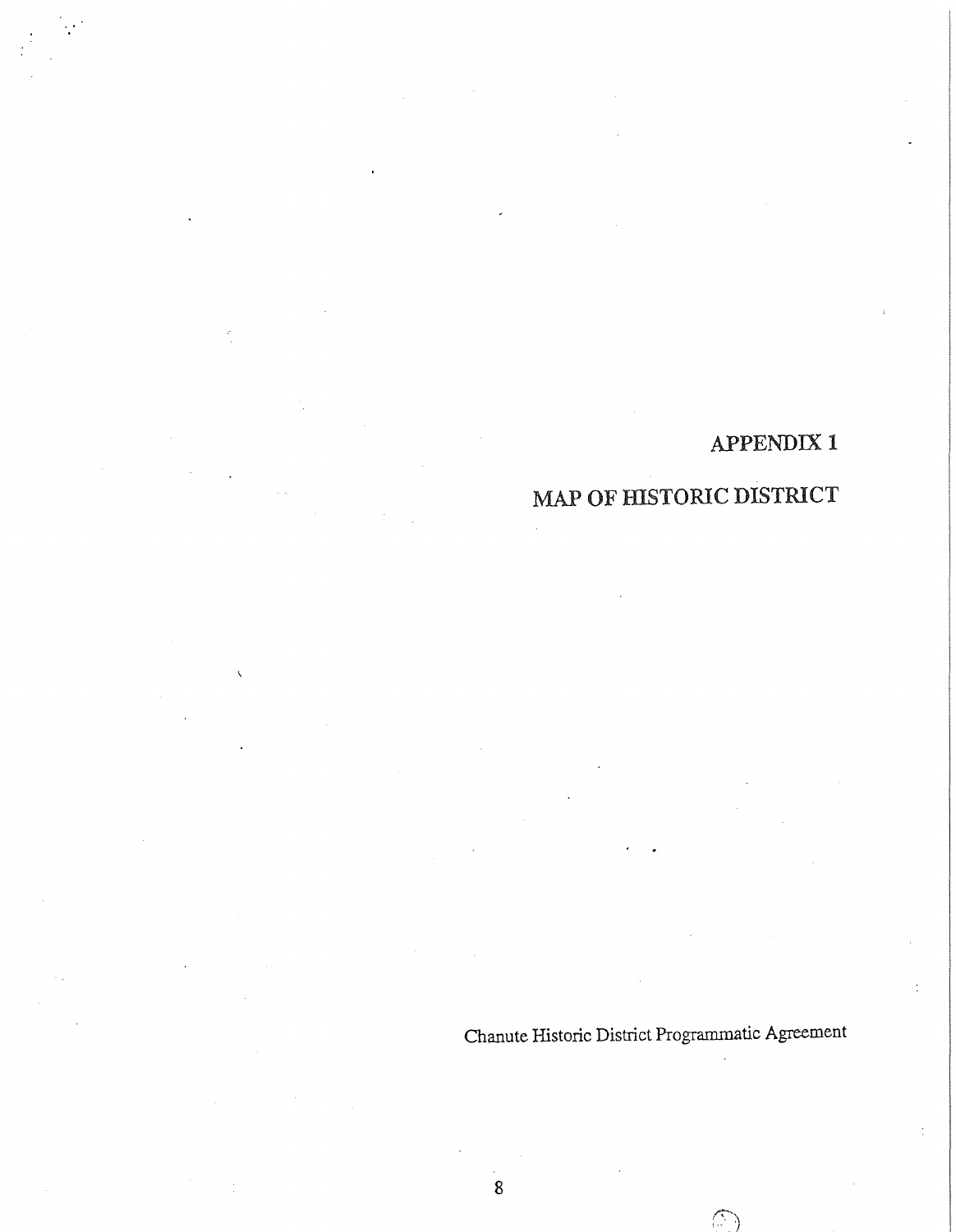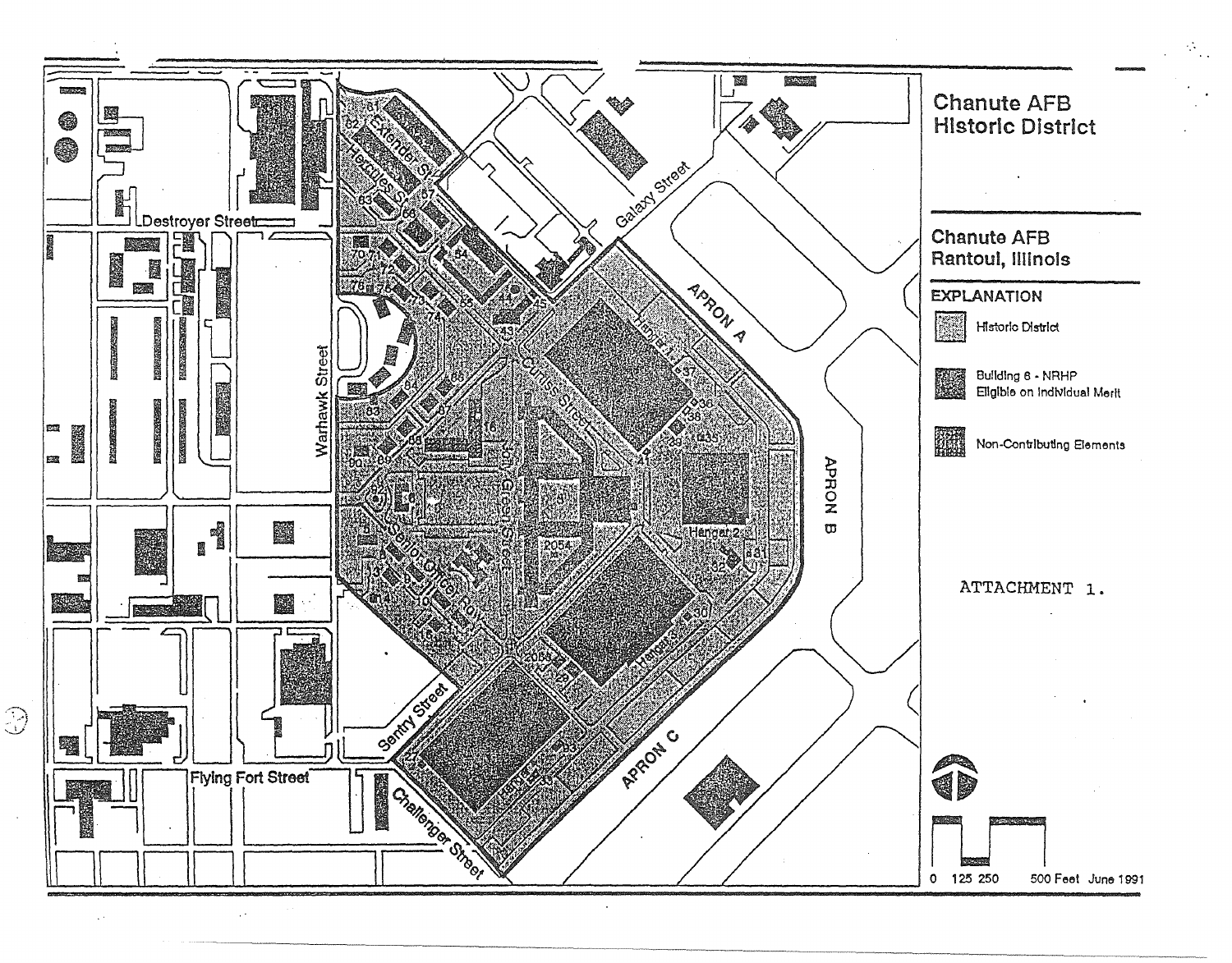## FORMAL DETERMINATION OF ELIGIBILITY

Chanute Historic District Programmatic Agreement

Œ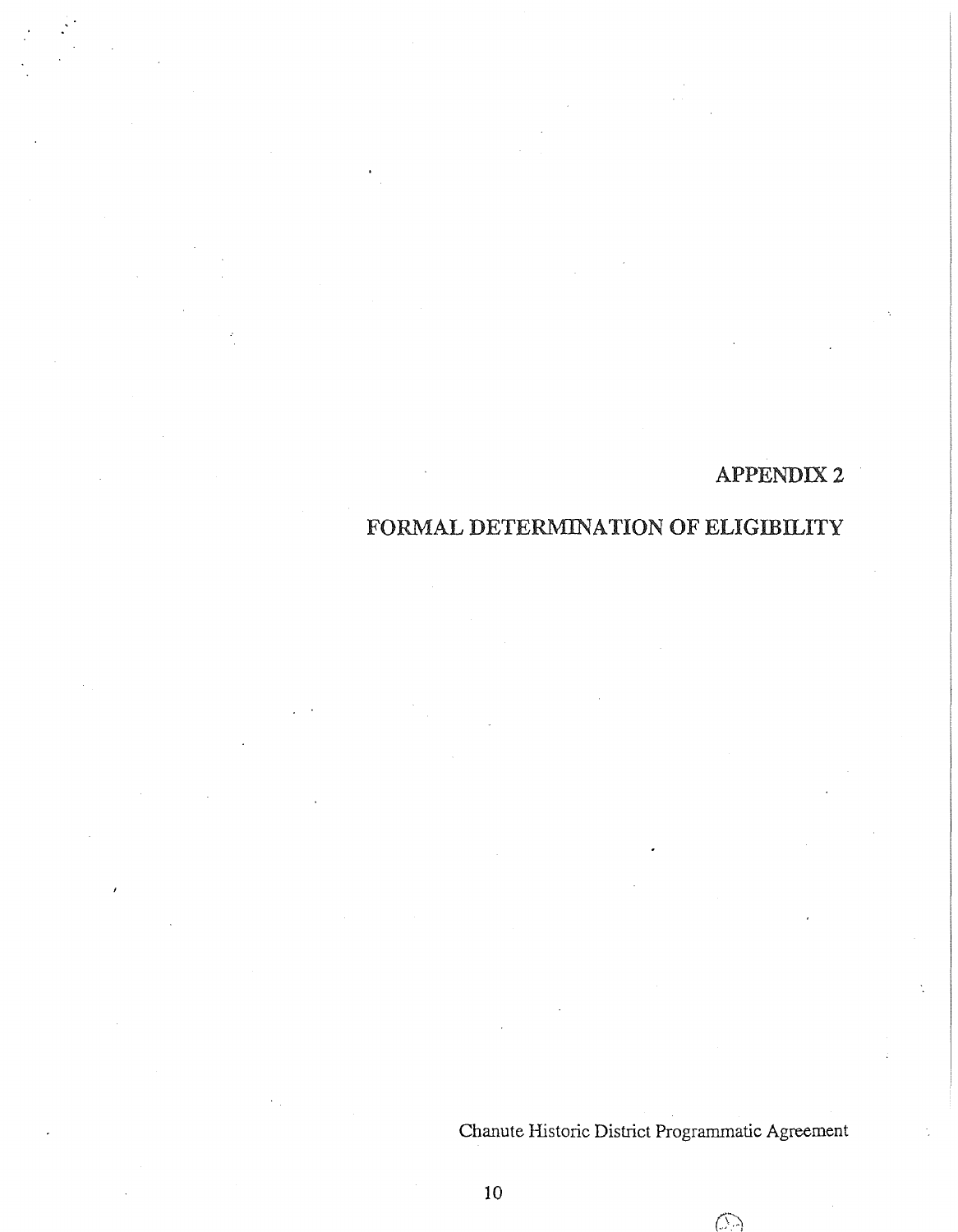| E.O.11593                    | DETERMINATION OF ELIGIBILITY NOTIFICATION           |                                                                     |                 |                                  |  |
|------------------------------|-----------------------------------------------------|---------------------------------------------------------------------|-----------------|----------------------------------|--|
| <b>National Park Service</b> | <b>National Register of Historic Places</b>         |                                                                     |                 |                                  |  |
|                              | Name of Property: Chanute AFB Historic District     |                                                                     |                 |                                  |  |
| Location: Champaign County   |                                                     |                                                                     | State: ILLINOIS |                                  |  |
|                              | Request submitted by: AF/Gary D. Vest               |                                                                     |                 |                                  |  |
|                              |                                                     | Date received: 5/11/93 Additional Information received:             |                 |                                  |  |
|                              | Opinion of the State Historic Preservation Officer: |                                                                     |                 |                                  |  |
| ∑_Eligible                   |                                                     | Mot Eligible Same No Response                                       |                 | Need More Information            |  |
| Comments:                    |                                                     |                                                                     |                 |                                  |  |
|                              |                                                     |                                                                     |                 |                                  |  |
|                              |                                                     | The Secretary of the Interior has determined that this property is: |                 |                                  |  |
| $\angle$ Eligible            | Applicable criteria: $A * C$                        |                                                                     |                 | _Not Eligible                    |  |
| Comments:                    |                                                     |                                                                     |                 | 36 CFR Part 63.<br>Determination |  |

\_Documentation insufficient<br>(Please see accompanying sheet explaining additional materials required)

**WAB0.28** 

sland eH o

Keeper of the National Register

 $\vee$ 

183 Date:  $\mathcal{L}$ 

 $\bigcirc$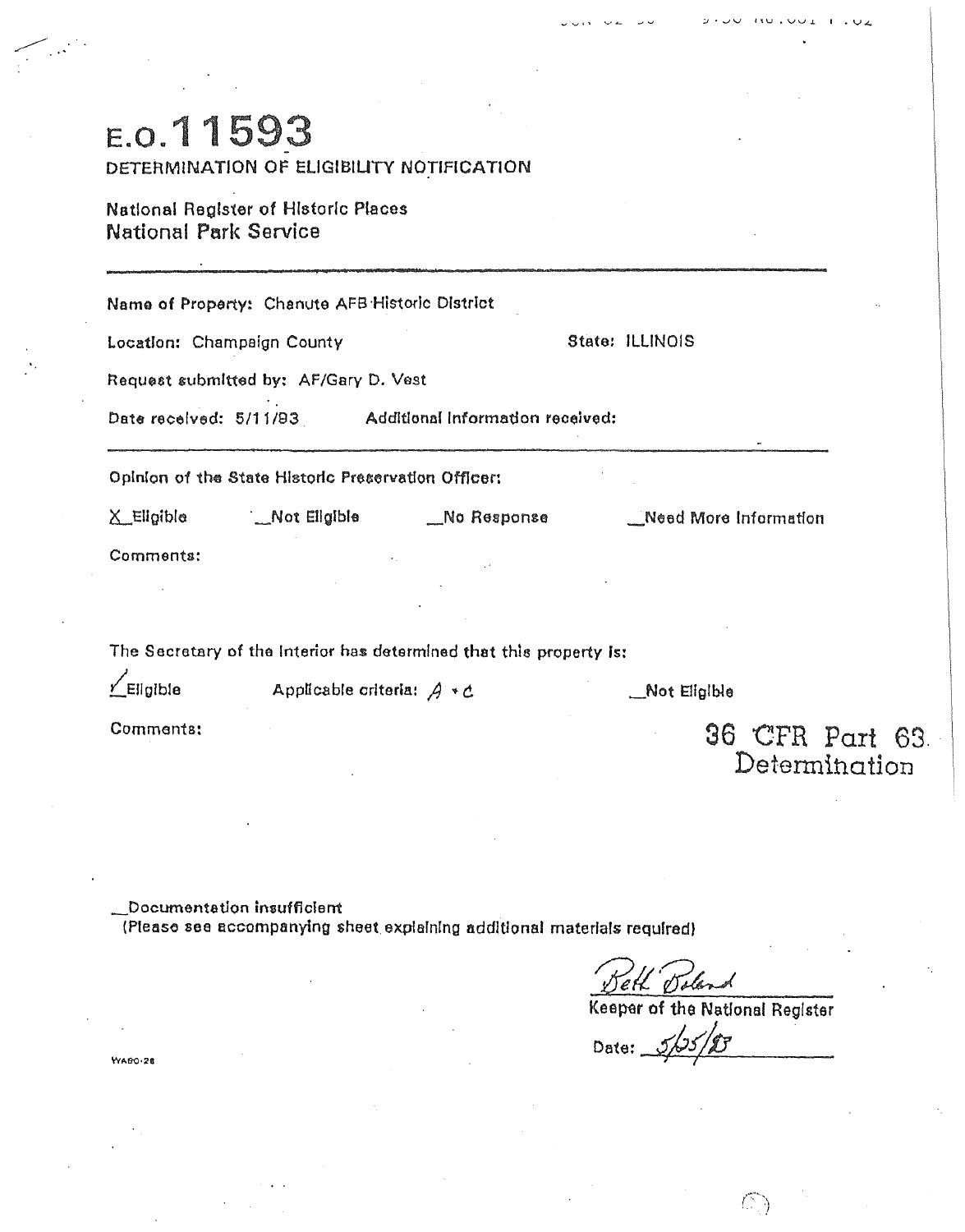## PARCEL DESIGNATIONS

Chanute Historic District Programmatic Agreement

 $\bigcirc$ 

 $\ddot{\phantom{a}}$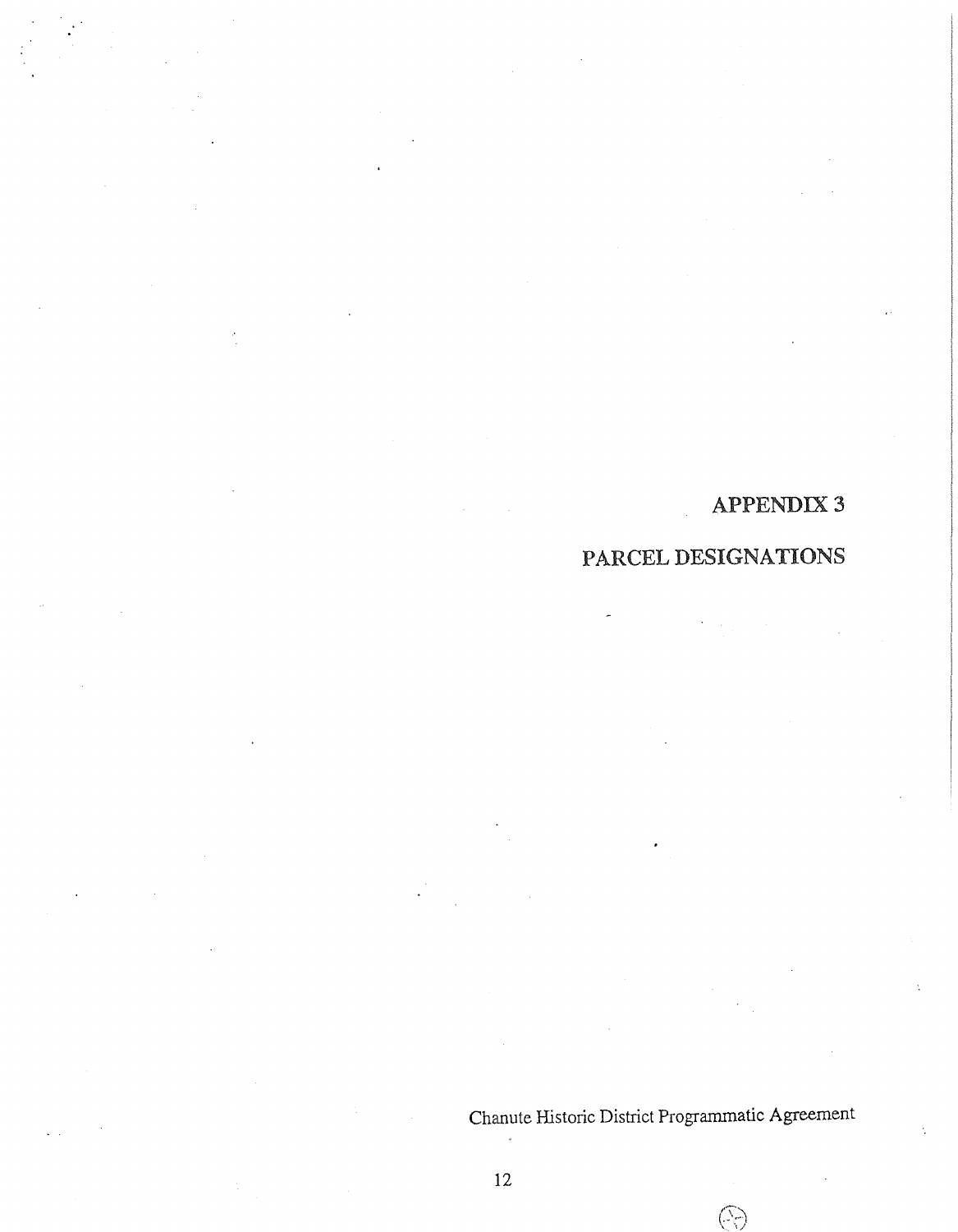

 $\overline{\mathcal{Y}}$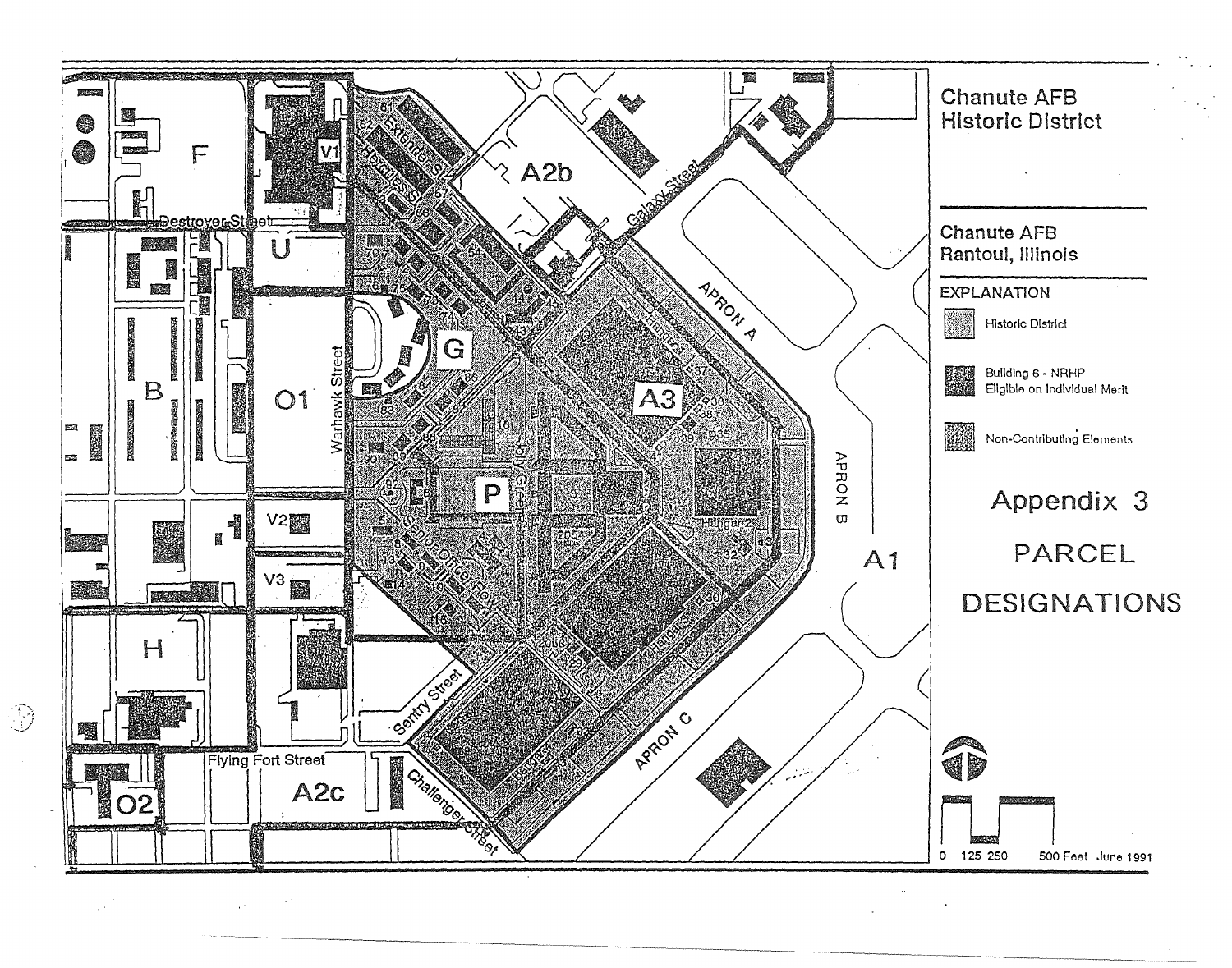# PRESERVATION COVENANT

Chanute Historic District Programmatic Agreement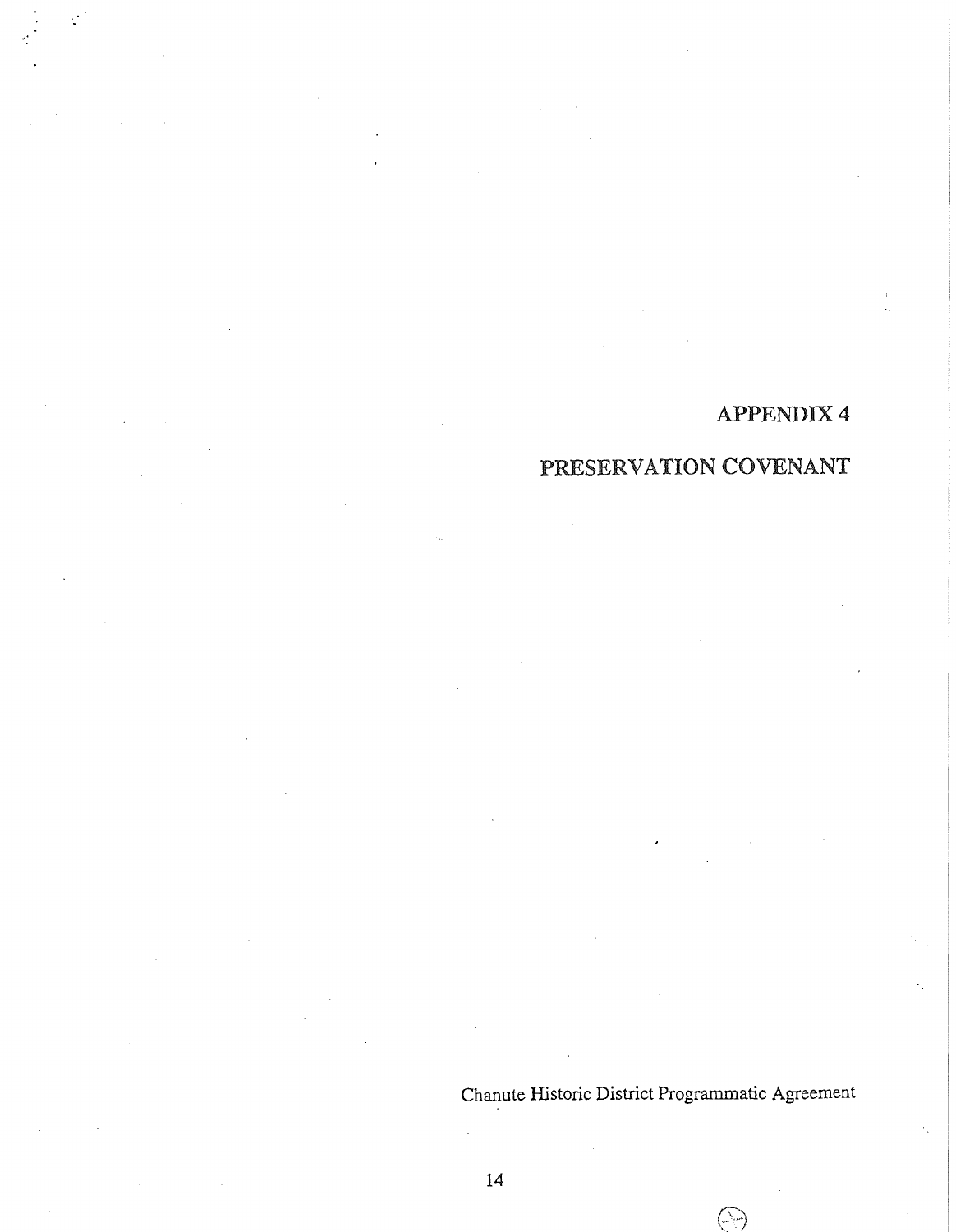#### PRESERVATION COVENANT

XXX. Grantee *[if not a deed, then insert other appropriate designation of Transferee, e.g., Lessee]* hereby covenants on behalf of itself, its successors and assigns, to preserve and maintain *[name of property]* located in the County of Champaign, State of Illinois, more particularly described as *[insert legal description],* in a manner that preserves the overall character of the Chanute Historic District, including but not limited to [name of property], its structures (to include exterior facades and fenestration, scale, color, use of materials, and mass), and any views from, to, and across the property, which are attributes that contribute to defining the character of the Chanute Historic District of which said real property is a part, in accordance with the recommended approaches in the Secretary of the Interior's Standards for Rehabilitation and the Guidelines for Rehabilitating Historic Buildings (National Park Service, 1990) in order to preserve and enhance those qualities that make *[name of property]*  eligible for inclusion in the National Register of Historic Places. This covenant shall be binding servitude upon *[name of property]* and shall be deemed to run with the land.

(1) No construction, alteration, rehabilitation, remodeling, demolition, disturbance of the ground surface, or other action shall be undertaken or permitted to be undertaken on *[name of property]* that would materially affect the integrity or the appearance of the attributes described above without the prior written permission of the Illinois State Historic Preservation Officer (Illinois SHPO), and signed by a fully authorized representative thereof. Should the Illinois SHPO object to the proposed treatment of buildings and/or sites within thirty (30) days of receipt of the request and cannot resolve the differences, the Grantee shall request the comments of the Advisory Council on Historic Preservation (Council) to resolve the dispute *[if the Grantee has possession of the property wuler a lease or license from the Air Force, the Grantee will first submit the dispute to the Air Force for resolution.* If *the Air Force cannot resolve the dispute with the SHPO, then the Air Force will request comments froin the Council].* The Council will provide comments within thirty (30) days of receipt of the request from the Grantee *[in the case of leases* and *licenses from the Air Force, the Air Force].* The Grantee *[or in the case of leases and licenses from the Air Force, the Air Force]* shall consider the Council's comments in reaching its decision on the treatment. The Grantee *[in the case of leases and licenses from the Air Force, the Air Force]* will report its decision to the Council, and if practicable, it will do so prior to initiating the treatment.

(2) Upon acquisition of any standing historic structures, Grantee will take prompt action to secure all of them from the elements, vandalism, and arson, and will undertake any emergency stabilization that may be required. Grantee will make every effort to retain or reuse, to the extent practicable, the historic structures.

(3) Should any historic properties (structures, artifacts, etc.) be discovered during implementation of an undertaking, the Grantee will stop work promptly and obtain the comments of the Illinois SHPO regarding appropriate treatment of the findings and the site. The final mitigation plan shall be approved by the Illinois SHPO.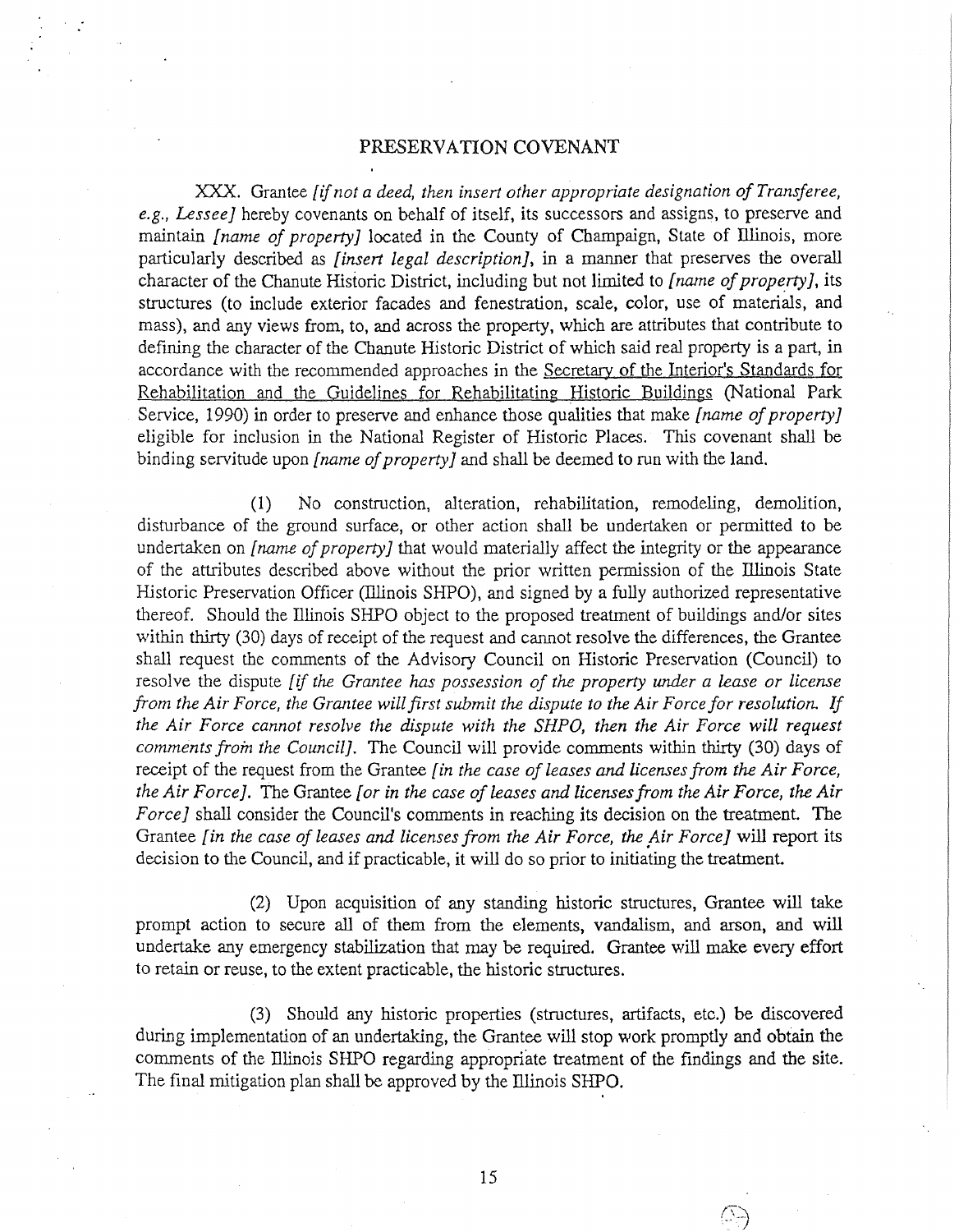(4) The Grantee will allow the Illinois SHPO or his or her designee, at all reasonable times and upon reasonable advance notice to Grantee, to inspect *[name of property]* in order to ascertain whether Grantee is complying with the conditions of this preservation covenant.

(5) The Grantee will provide the Illinois SHPO and the Council with a written summary of actions taken to implement the provisions of this preservation covenant within one ( 1) year after the effective date of the transfer of *[* name *of property].* Similar reports will be submitted to the Illinois SHPO and the Council each January thereafter until the Air Force has disposed of the entire Historic District.

(6) Failure of the Illinois SHPO to exercise any right or remedy granted under this covenant shall not have the effect of waiving or limiting the exercise by the Illinois SHPO of any other right or remedy or the invocation of such right or remedy at any other time.

(7) With the prior written approval of the Illinois SHPO, the Grantee may modify, remove, or release any or all of the foregoing restrictions for reasons including, but not limited to, economic factors, lack of structural integrity, or imminent threat to human health or safety. Prior to such action, Grantee will notify the Council of the proposed modification, removal, or release, and allow the Council thirty (30) days to comment.

This covenant is binding on Grantee, its successors and assigns, in perpetuity. The restrictions, stipulations and covenants contained herein shall be inserted by Grantee, its successors and assigns, verbatim or by express reference in any deed or other legal instrument by which it divests itself of either the fee simple title or any lesser estate in *[name of property],* or any part thereof.

\*\*\*\*\*\*\*\*\*\*\*\*\*\*\*\*\*\*\*\*\*\*\*\*\*\*\*\*\*\*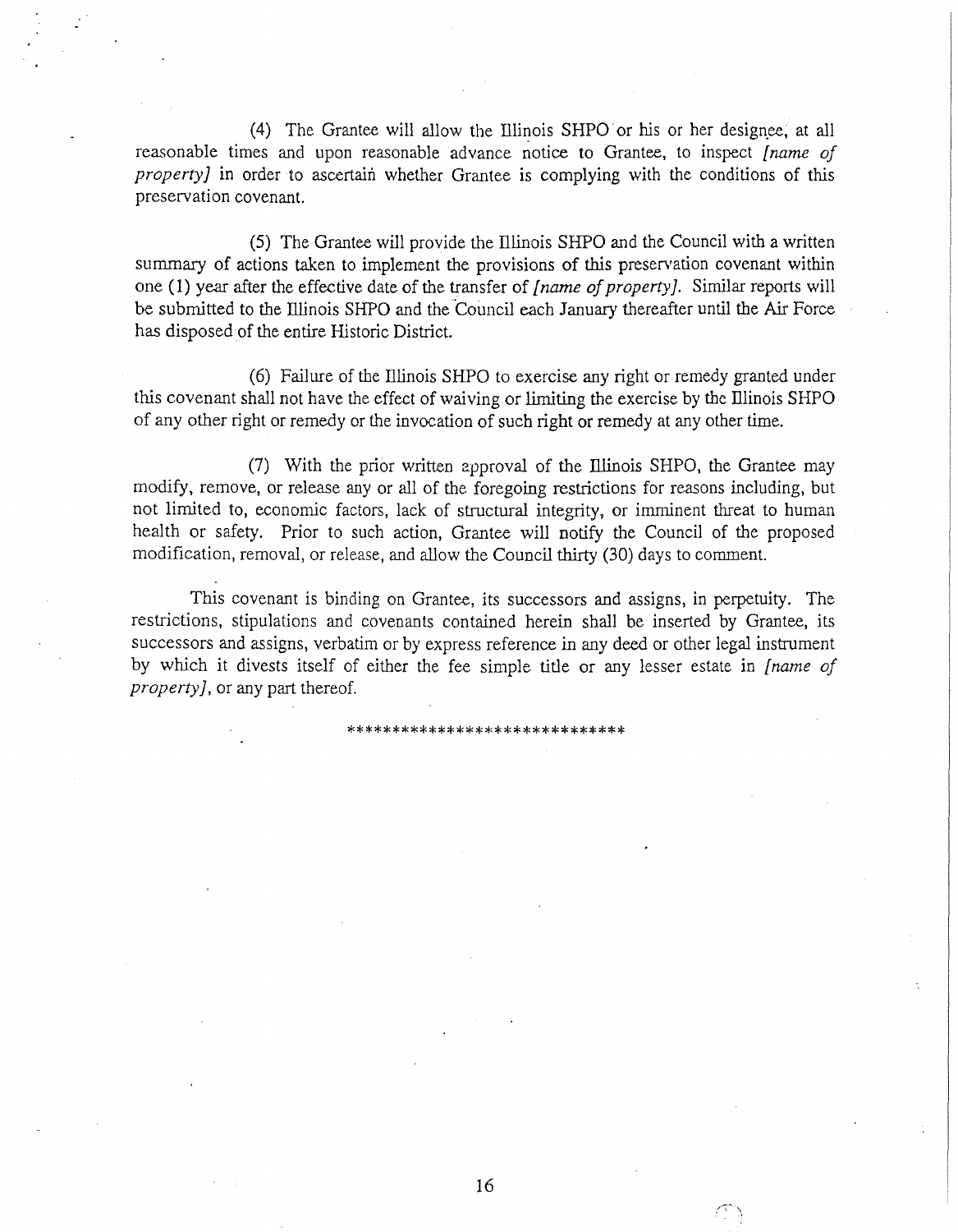APPENDIX 5 ADDRESSES

Chanute Historic District Programmatic Agreement

 $\mathcal{C}^{\mathbb{C}}$